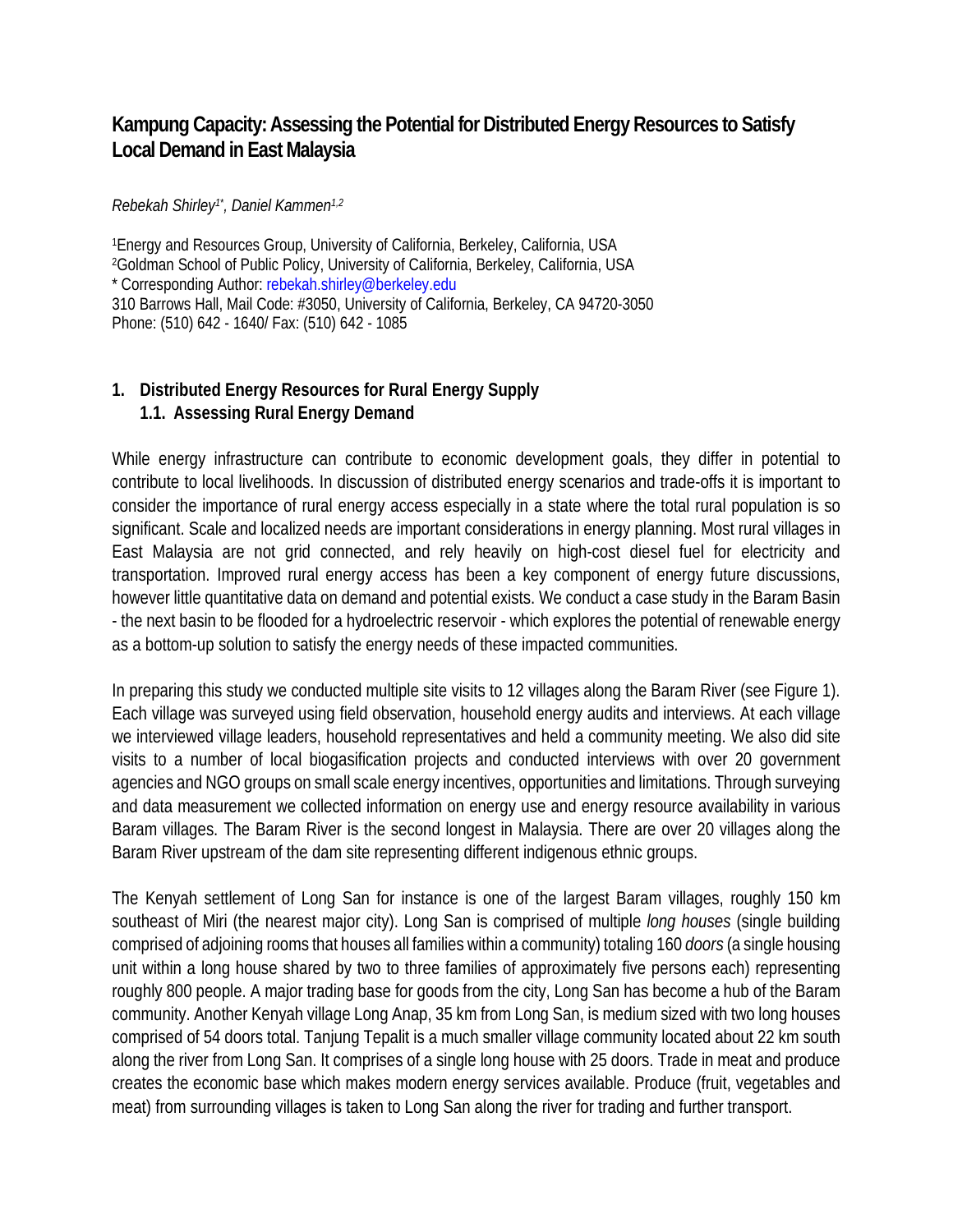Based on site visits and household interviews we recorded the number and type of generators operational within each village, along with time of use and total fuel consumption to estimate current energy supply. Aside from the long houses each village generally consists of a community church or clinic and a primary or secondary school, each with its own generator. Local state departments supply diesel to supply electricity to these public buildings. In Long San, for instance, there are four 20 kW generators for the school buildings and clinics which are maintained by government. We opt not to include these loads in our model as they do not impact domestic spending.

We also opt not to model ad-hoc loads which occur on a non-regular basis during the course of a year. Villages that plant hill rice primarily for subsistence, such as these Baram Villages, harvested rice is milled to separate grain from the husk after the harvest season. The number of mills, number of days and number of hours run are dependent on the strength of the season. Further, mills may be run at other times during the year when extra rice is needed – during large family visits, community celebrations or holidays. As such, it is difficult to create a daily and seasonal demand profile for this type of load. We are concerned primarily with the evening demand load.

We find on average across villages 60 – 70% of doors have access to electricity by owning small generators. A 3kW 220-V Chinese imported synchronous generator is the most common household generator across villages. Typically portable generators can achieve 15-20% total efficiency or 7-8 kWh/gal. Generators operate at low efficiencies in such circumstances due to ill-frequent maintenance and being run below rated capacity. However we assume generators in the village are operating at 15% efficiency to be conservative. The average door housing 2-3 families operates a generator from 6pm to 12pm consuming 0.5-1 gallon per night, the equivalent of 3.5 -6.5 kWh per night. Our electricity consumption and daily demand profile findings are very consistent with other village level energy audits published for Malaysia [53]–[56].

In surveying we audited the type and number of appliances as well as frequency of use for each door. Our survey shows that where available electricity is primarily used for lighting and fans while many households also have washing machines, televisions, DVD players and other appliances. A large number of the families that own generators note that they cannot afford a consistent monthly diesel fuel supply and thus run these additional appliances sparingly. Based on standard wattage ratings found in literature, we approximate nightly power demand at 0.7 kW per door. The types of appliances and their use patterns noted are consistent with those found in local and regional literature [53]. Beyond this daily profile we also use survey results to develop a seasonal demand profile which scales daily demand according to a monthly average. Demand is higher in the June-July holiday period when children are home from boarding school, and is at its peak in the December-January holiday period when family members from urban areas return to their villages.

At approximately 105 kWh per month per door, village load is relatively small compared to the average domestic electricity use in Sarawak of 205 kWh/month per household [17], [31] where primary loads can also include air conditioners, ceiling fans, refrigerators and water heaters [57]. Nevertheless, though sold at a standard retail subsidy of 1.8 RM/l (US\$0.55/l) [58], electricity from diesel effectively costs 1.1RM/kWh (US\$0.34/kWh) under our efficiency assumption, two and a half times more than the 0.31RM/kWh (US\$0.10/kWh) domestic electricity tariff for state utility customers [31], [32]. A single village door may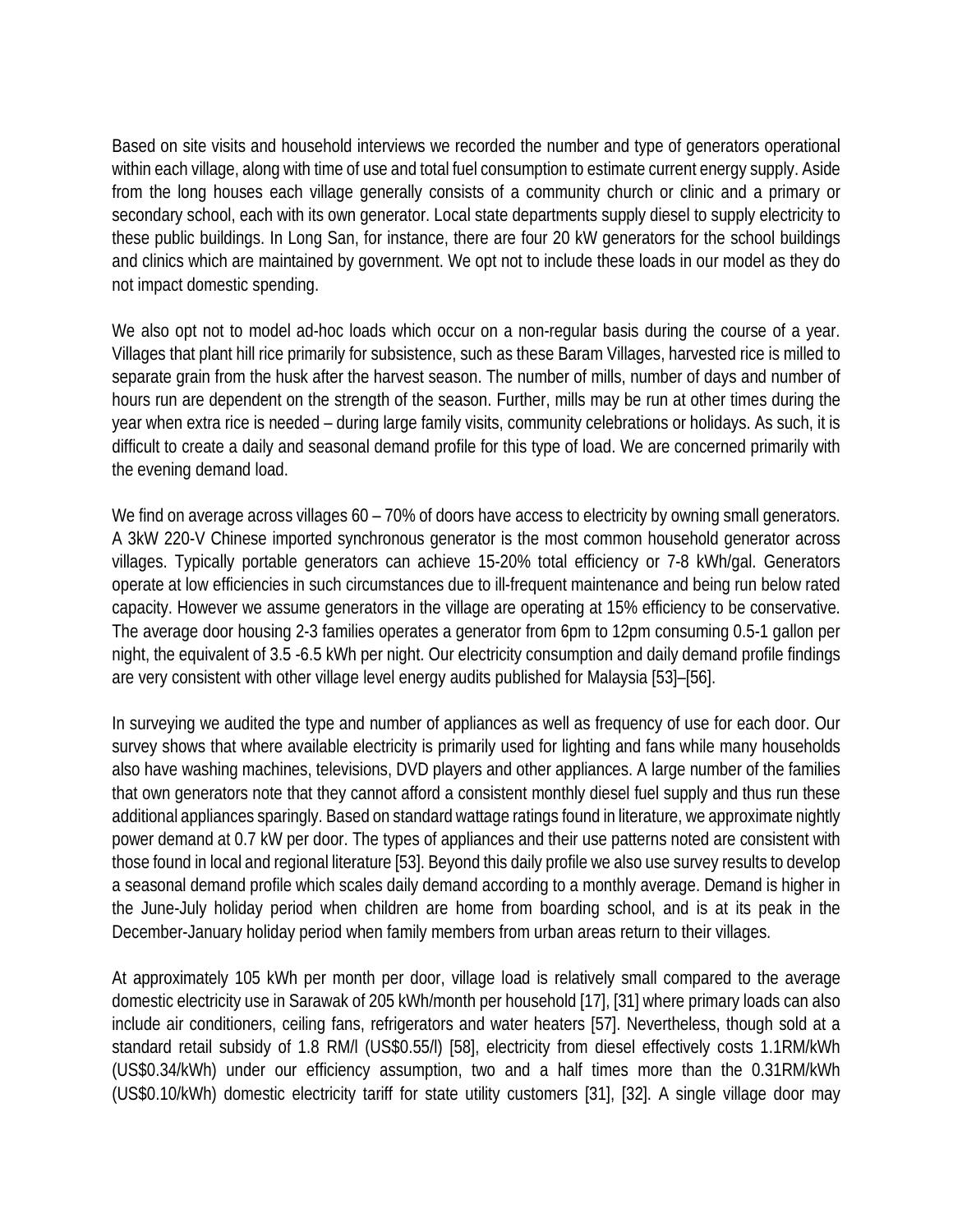therefore spends roughly US\$ 35/month on electricity where funds to purchase diesel are available compared to the average household in Malaysia which spends US\$19/month [57].

| Diesel Energy Content (BTU/gal)              | 139,000 |
|----------------------------------------------|---------|
| Assumed Average Generator Efficiency (%)     | 15%     |
| Electricity per Unit Diesel (kWh/gal)        | 6.11    |
| Standard Subsidized Diesel Price (US\$/L)    | 0.55    |
| Effective Cost of Electricity (US\$/kWh)     | 0.34    |
| SESCO Domestic Electricity Tariff (US\$/kWh) | 0.10    |

| Table 1 Diesel Fuel and Effective Electricity Cost |  |  |  |
|----------------------------------------------------|--|--|--|
|----------------------------------------------------|--|--|--|



Figure 1 Map of Study Area: the Baram Basin, Sarawak, East Malaysia

#### **3.2. Model Framework**

We employ the Hybrid Optimization Model for Energy Resources (HOMER) developed by the National Renewable Energy Laboratory (NREL) [59]. HOMER simulates thousands of system configurations, optimizes for lifecycle costs, and generates results of sensitivity analyses on most inputs. Initially developed for application in developing countries, HOMER is now the most popular commercial design software for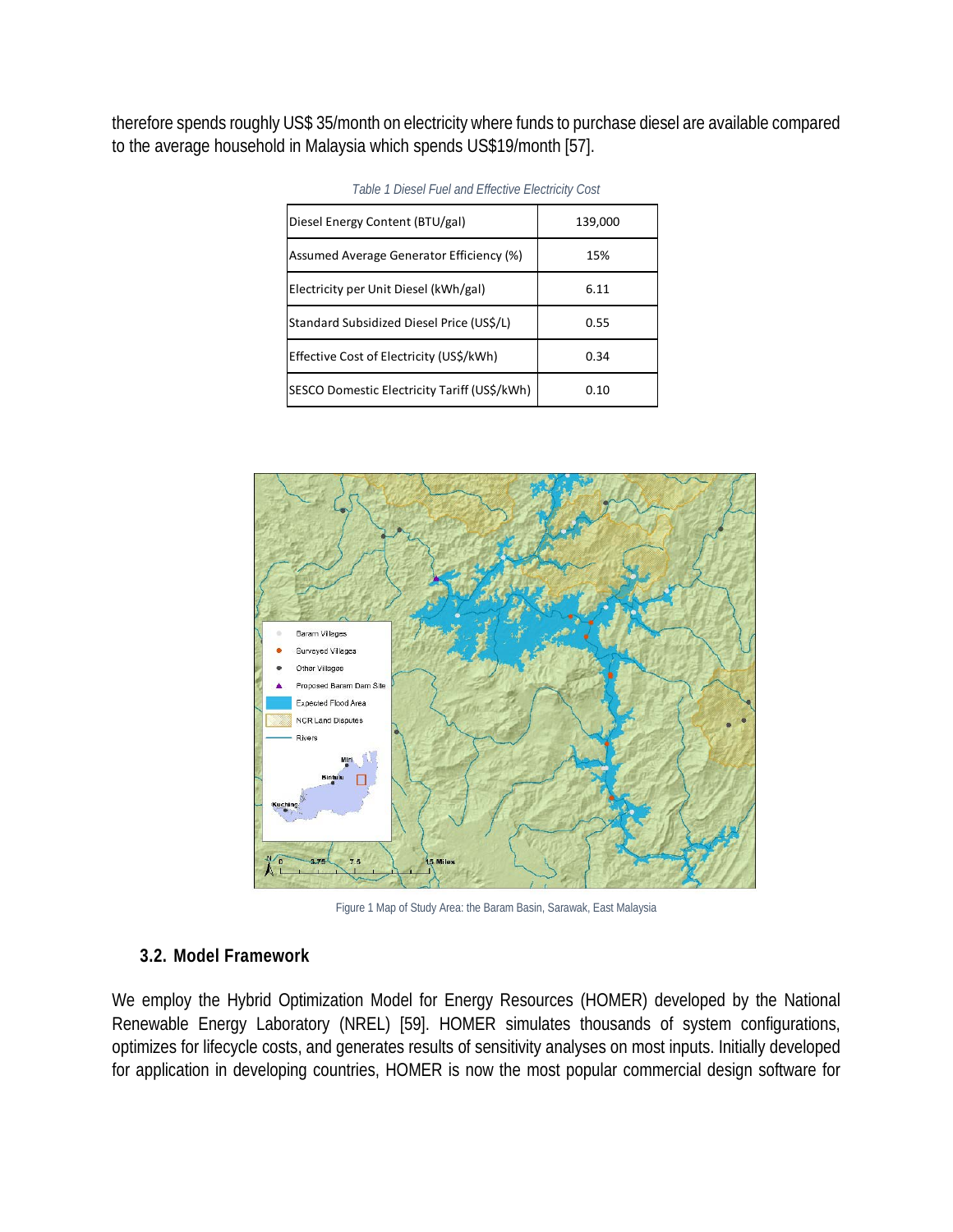remote microgrids. We provide HOMER with resource and technology inputs for each village including monthly biomass residue availability, daily solar insolation and monthly averaged flow rates.

Micro-hydro sites within 5km of the longhouses are suitable for development. As most communities settle on river banks for each of transportation, this is particularly appropriate for rural Sarawak villages. Green Empowerment stream flow measurements were correlated with 40-year precipitation data [60] to estimate monthly average flow rates. Using NASA Surface Solar Energy data [61] and the coordinates of the villages we determine solar potential for the region. Annual averaged insolation is 5.34 kWh.m-2.day-1 in the Baram peaking at 6 kWh.m-2.day-1 in March.

We estimate the potential for small scale biogasification using rice husk as a feedstock. Baram villages are based on subsistence agriculture, with each family owning land used for hill paddy planting. A large family typically owns 6-7 acres of land within the village bounds while a smaller family might own 2-3 acres with a conservative average yield of 10 bags of rice per acre every year. Rice is stored in bags after the harvest and is milled for consumption as needed during the year. The rice husk waste produced during milling is not currently used. We can approximate rice husk distribution across the year based on monthly rice consumption. We do not consider rice straw under conservative assumption that waste from rice fields cannot be transported to the long house.

The higher heating value (HHV) of rice husk is 15.84 MJ/kg [62], [63]. Literature shows gas yield rate is between 1.63~1.84m3/kg with gasification efficiency is between 80.8%~84.6% [63]. We assume 1.7m3/kg gasification ratio and observe sensitivity. Lower gas yields have been recorded in [64]. Finally based on NASA data roughly 50% of the year wind speeds at 50m are below 2m/s because of the interior location and rugged geography of the region. We assume that given the low wind speed patterns in the region that wind is not a feasible energy option.

We provide HOMER input data on hydro-turbine design flow rate, biomass gasification feed rates, expected efficiencies, expected life, input capital, replacement and operation/maintenance costs for each technology. Hydro and solar capital cost figures (US\$ 1300/kW and US\$2,300/kW respectively) are based on data from Green Empowerment. Small scale biogasification capital costs (US\$1500/kW) were taken from literature

| Location                                                                                                                          |                     |           | Size                   |         | <b>Estimated Household Demand</b>   |                                             |                                |                                                |                                     | Non-Household Loads                 |                                        |                     |                         |                             |        |  |
|-----------------------------------------------------------------------------------------------------------------------------------|---------------------|-----------|------------------------|---------|-------------------------------------|---------------------------------------------|--------------------------------|------------------------------------------------|-------------------------------------|-------------------------------------|----------------------------------------|---------------------|-------------------------|-----------------------------|--------|--|
| Village Name                                                                                                                      | Indigenous<br>Group | N Lat.    | Coordinates<br>E Long. |         | No. Doors  No. Families  No. People |                                             | Generation<br>Capacity<br>(kW) | Consumption<br>(kWh/month)                     | Annual<br>Consumption<br>(kWh/year) | Diesel<br>Consumption<br>(gal/year) | Fuel Expense  Community<br>(US\$/year) | Hall                | School                  | Church                      | Clinic |  |
| <b>Tanjung Tepalit</b>                                                                                                            | Kenyah              | 3 14 3 96 | 114 48 975             | 25      | 50                                  | 250                                         | 18                             | 2,633                                          | 32,029                              | 5,242                               | 10,807                                 | No                  | No                      | Yes                         | No     |  |
| Long Anap                                                                                                                         | Kenyah              | 3 03 747  | 114 49 140             | 54      | 108                                 | 540                                         | 38                             | 5,686                                          | 69,182                              | 11,322                              | 23,343                                 | No                  | Yes                     | Yes                         | No     |  |
| Long San                                                                                                                          | Kenyah              |           | 3 17 888 114 46 855    | 80      | 160                                 | 800                                         | 56                             | 8,424                                          | 102,492                             | 16,773                              | 34,583                                 | Yes                 | Yes                     | Yes                         | Yes    |  |
|                                                                                                                                   |                     |           |                        |         |                                     |                                             |                                |                                                |                                     |                                     |                                        |                     |                         |                             |        |  |
|                                                                                                                                   | Location            |           |                        |         |                                     | <b>Biomass Resource</b>                     |                                |                                                | <b>Hydro Resource</b>               |                                     |                                        |                     |                         | Solar Resource              |        |  |
| Village Name                                                                                                                      | Indigenous<br>Group |           | Coordinates<br>Padi    |         | Estimated<br>Annual Rice            | <b>Annual Biogas</b><br>GenerationPotential |                                | Monthly Averaged Flow Rates (L/s)<br>Available |                                     |                                     |                                        | Nominal<br>Capacity | Mthly Avg<br>Insolation | Average Radiation<br>(W/m2) |        |  |
|                                                                                                                                   |                     | N Lat.    | E Long.                | Acreage | Husk Waste<br>(tonnes/yr)           | (kWh)                                       | Head (m)                       | Max                                            | Min                                 | Avg                                 | (KW)                                   | (kWh/m2-day)        | Max                     | Min                         |        |  |
| <b>Tanjung Tepalit</b>                                                                                                            | Kenyah              | 3 14 3 96 | 114 48 975             | 100     | 10.5                                |                                             | 10,172                         | 20                                             | 103                                 | 25                                  | 62                                     | 5.8                 | 5.34                    | 0.43                        | 0.37   |  |
| Long Anap                                                                                                                         | Kenyah              | 3 03 747  | 114 49 140             | 216     | 15.5                                |                                             | 15,016                         | 70                                             | 23                                  | 11                                  | 17                                     | 8                   | 5.34                    | 0.43                        | 0.37   |  |
| Long San                                                                                                                          | Kenyah              |           | 3 17 888 1 114 46 855  | 320     | 33.6                                |                                             | 32,552                         | 25                                             | 98                                  | 31                                  | 65                                     | 13.3                | 5.34                    | 0.43                        | 0.37   |  |
| a. assumes Residue Ratio Rice: Husk is 1:0.3                                                                                      |                     |           |                        |         |                                     |                                             |                                |                                                |                                     |                                     |                                        |                     |                         |                             |        |  |
| b. Assumes Diesel Generator Efficiency is 15% in the villages                                                                     |                     |           |                        |         |                                     |                                             |                                |                                                |                                     |                                     |                                        |                     |                         |                             |        |  |
| c. Assumes Hydro Turbine Efficiency is 60%                                                                                        |                     |           |                        |         |                                     |                                             |                                |                                                |                                     |                                     |                                        |                     |                         |                             |        |  |
| d. Assumes roughly 2 families living per door of a long house                                                                     |                     |           |                        |         |                                     |                                             |                                |                                                |                                     |                                     |                                        |                     |                         |                             |        |  |
| e. Solar data available from NASA Surface meteorology and Solar Energy groups all three villages within the same resolution pixel |                     |           |                        |         |                                     |                                             |                                |                                                |                                     |                                     |                                        |                     |                         |                             |        |  |

Table 2 Estimated Energy Demand and Energy Resource Properties used for each Village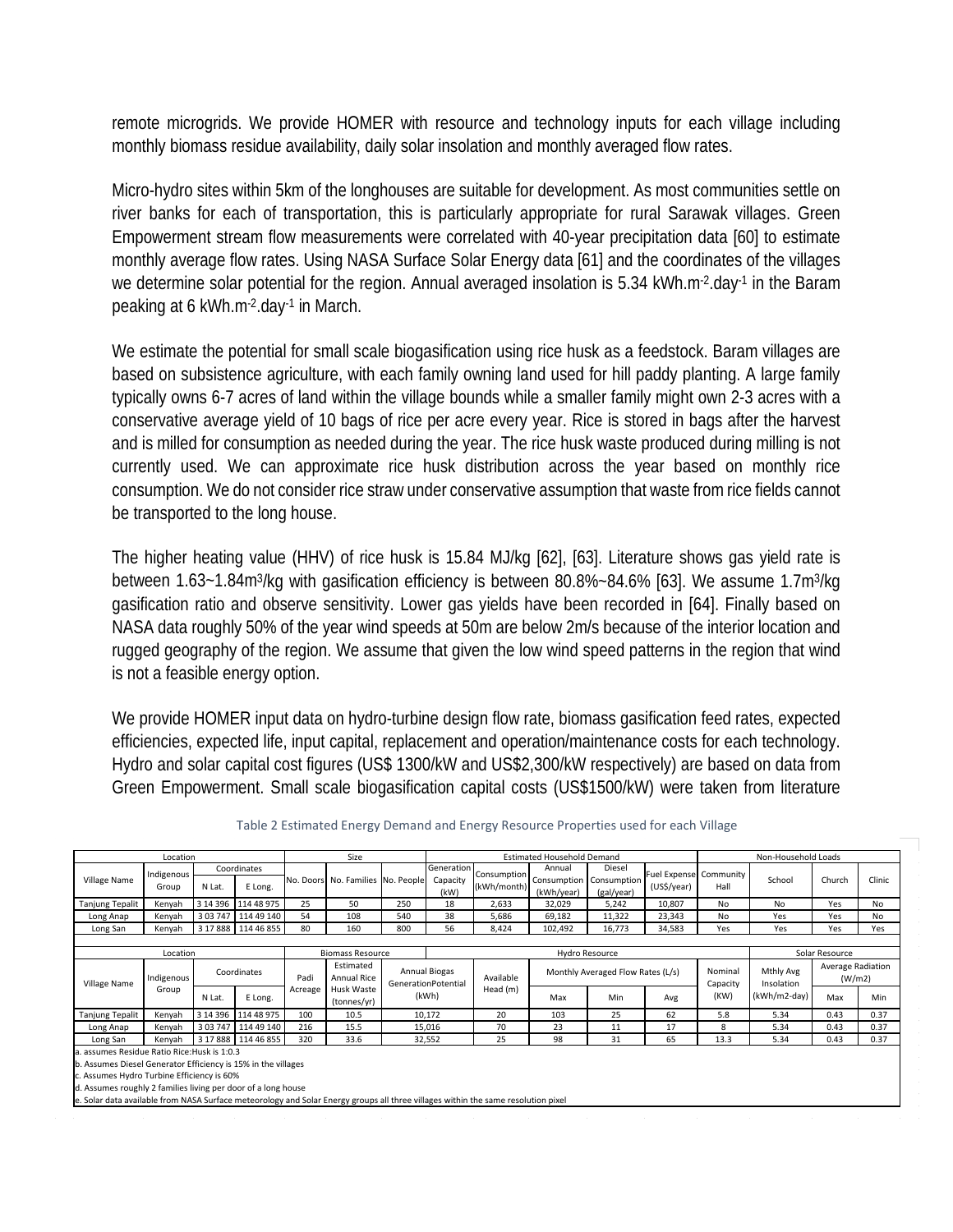[65][66]. Diesel engine costs were reported in surveys (US\$440/kW) which align with costs cited in literature [67], [68]. We take the diesel generator fuel curve from [69]. We use standard deep-cycle lead acid battery properties, already populated in HOMER (capital cost US\$350/kWh). We assume an interest rate of 7%, set a maximum energy shortage constraint of 10% and a total system lifetime of 25 years. We use sensitivity analysis to observe outcomes with varying technology prices, resource availability and shortage constraint.

# **3.3. General Model Results**

HOMER delivers optimal configuration for each possible technology combination ranked according to Total Net Present Cost (NPC). Here we present models of three *Kenyah* villages along the Baram River – Long San, Tanjung Tepalit and Long Anap. These three villages represent high, medium and low energy use based on size and village activity.

Tanjung Tepalit, the smallest village by number of doors, has a low level of demand but a larger hydro potential given the available head and relatively steady annual stream flow patterns. The least cost system for the village is a single 9kW hydro-turbine with 60kWh battery pack, with LCOE of US\$0.15/kWh. The diesel base case is a 20kW diesel system with no battery back-up required. The hydro system is a third the total net present cost (NPC), with a fifth of its annual operating costs (predominantly fuel costs) and results in a levelized cost of electricity (LCOE) that is a third of the effective diesel LCOE. We find that the battery pack is the bulk of the cost in this system. The battery system maintains near 100% state of charge except for the drier summer months and in February. The next least expensive option adds a 5kW PV onto the hydro system showing the potential for solar to contribute to low cost systems. This is discussed more in the section below on Sensitivity Analysis.

Long Anap is a village with higher total demand but lower annual average stream flow. As such, though the least cost system for the village revolves around a 7kW hydro turbine, it also requires 20kW diesel and 120kWh of battery. The hydro unit produces 54% of total annual electricity. In fact all optimal configurations for Long Anap include at minimum a 20kW diesel backup. This least cost system is roughly four fifths the NPC and four fifths the LCOE of the diesel base case, which is a 40kW diesel system. It has a much lower annual operating cost due to much lower averaged fuel consumption per day. Due to larger population the rice husk waste resource is greater in Long Anap, thus biogas generators factor in to optimal design at lower cost than in Tanjung Tepalit. This can be seen in the section below on Sensitivity Analysis.

Long San has the largest population, with 80 doors, and an estimated demand of 45kW. The least cost system includes 11 kW of hydro-turbine and 40kW diesel where total electricity production is 60% hydro and 40% diesel. This system is roughly two thirds the NPC and LCOE of the 60kW diesel base case. The least cost system for Long San that does not call upon diesel generators would require significant battery storage (240kWh) and either PV or biogas generators. Thus diesel, even at the subsidized government retail rate, is the most expensive form of electric production for Baram villages given the recurrent fuel costs.

HOMER tracks system operability through annual energy shortage. This was the main fault of renewable systems, with NPC increasing significantly to meet a zero shortage constraint. Diesel systems are the most technically flexible and thus reliable - though fuel shortage is increasingly an issue as described in the survey.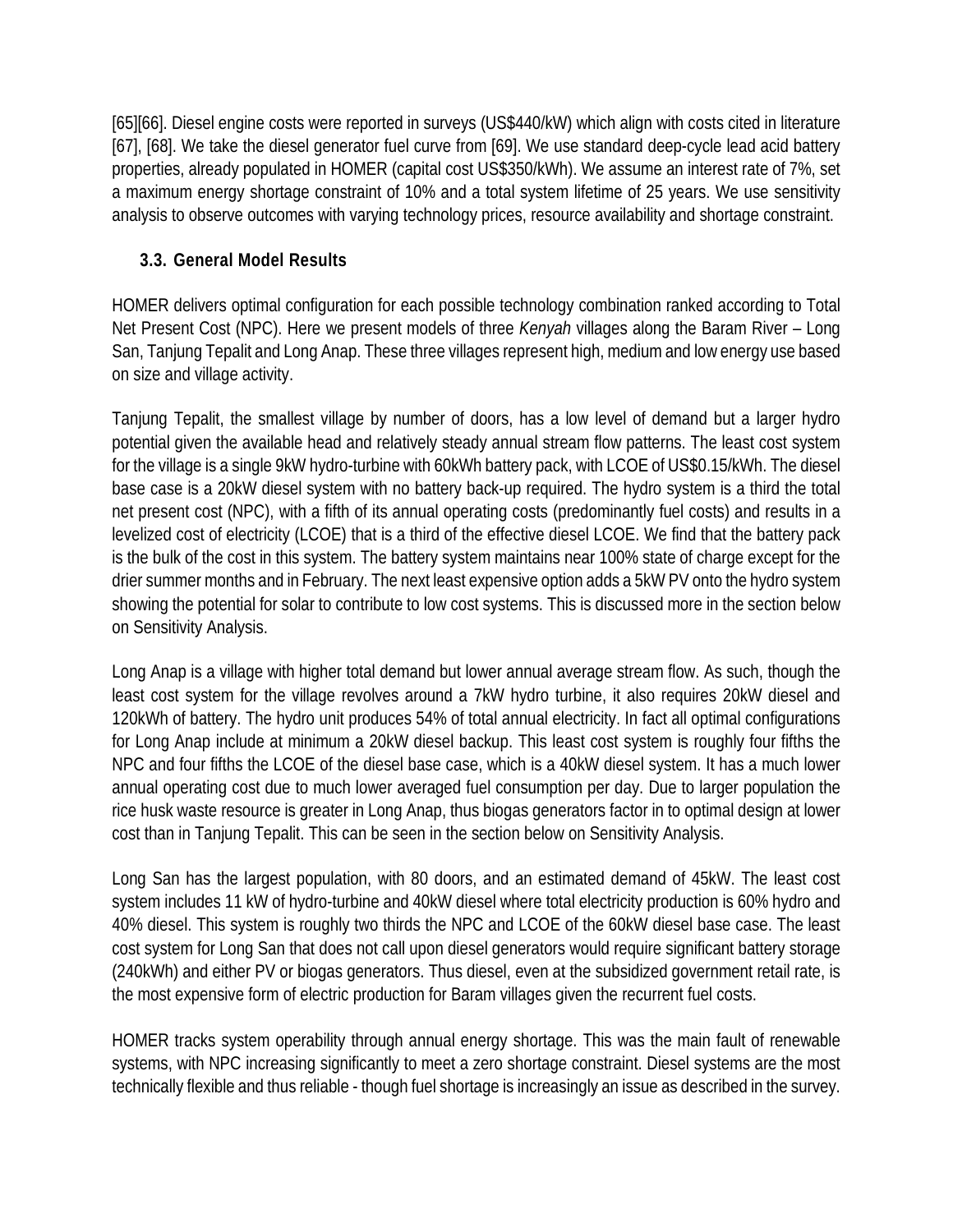The optimal configuration for meeting demand gradually becomes more expensive as the shortage constraint tightens, and while low cost, high renewable fraction systems are possible, they are more complex, requiring three or more fuel types and battery storage.

Overall, we find that systems which incorporate renewable energy technologies (RET) are less expensive than the standard system of individual household diesel generators. In each village case, despite the level of demand and despite availability of biomass waste and hydro resources, the least cost system incorporates an RET that will satisfy at least 50% of electricity production. In each case the NPC, LCOE and annual operating cost of these least cost systems are significantly less than their diesel base cases. We note however one limitation in interpreting these results is that the diesel sunk costs have largely already been incurred for households with existing generators. This highlights the potential role that local, small scale RETs can have in satisfying rural energy needs.

| Village                                                          | Category                   | <b>System Specification</b>                 | <b>Initial Cost</b><br>(US <sub>5</sub> ) | Annual<br>Operating<br>Cost (US\$) | <b>Total NPC</b><br>$($ (US\$) | <b>LCOE</b><br>(US\$/kWh) | Average<br>Fuel per<br>Day (L/day) | Capacity<br>Shortage<br>(% ) | Annual<br>Operating<br>Cost Ratio | <b>NPC</b><br>Ratio | LCOE<br>Ratio |
|------------------------------------------------------------------|----------------------------|---------------------------------------------|-------------------------------------------|------------------------------------|--------------------------------|---------------------------|------------------------------------|------------------------------|-----------------------------------|---------------------|---------------|
| Least Total<br>Tanjung<br>Cost<br>Tepalit<br>Diesel Base<br>Case | 9 KW Hydro + 60kWh Battery | 29,170                                      | 2,166                                     | 54,408                             | 0.150                          | 0.00                      | 5.3                                | 0.16                         | 0.33                              | 0.35                |               |
|                                                                  |                            | 20kW Diesel                                 | 8,800                                     | 13,470                             | 165,771                        | 0.433                     | 27.60                              | 0.0                          | 0.00                              | 1.00                | 1.00          |
| Long<br>Cost<br>Anap<br>Case                                     | Least Total                | 7kW Hydro + 20kW Diesel +<br>120kWh Battery | 62,870                                    | 18.018                             | 272.847                        | 0.354                     | 35.29                              | 4.6                          | 0.66                              | 0.81                | 0.85          |
|                                                                  | Diesel Base                | 40kW Diesel                                 | 17,600                                    | 27,334                             | 336,145                        | 0.416                     | 57.17                              | 0.0                          | 0.00                              | 1.00                | 1.00          |
| Long San                                                         | Least Total<br>Cost        | 11kW Hydro + 40kW Diesel                    | 18,900                                    | 27.444                             | 338,723                        | 0.306                     | 57.74                              | 5.8                          | 0.68                              | 0.68                | 0.72          |
|                                                                  | Diesel Base<br>Case        | 60kW Diesel                                 | 26,400                                    | 40,650                             | 500,115                        | 0.426                     | 84.00                              | 0.0                          | 1.00                              | 1.00                | 1.00          |

|  | Table 3 Select Optimization Results for Each Village |  |  |
|--|------------------------------------------------------|--|--|
|  |                                                      |  |  |

## **3.4. Sensitivity Analysis**

We observe the impact of variables with uncertainty on optimal system configuration. We perform sensitivity analysis for resource availability (biomass waste and average stream flow) and demand needs (scaled annual demand, shortage constraint). Though sold at a standardized price we also observe the effect of diesel fuel cost on systems to understand the implication of the existing government subsidy and potential future price increases. We also observe the effect of PV technology cost as the technology with the most rapidly changing capital costs.

We find that across all sensitivities hydro turbines are the most cost effective technology for village communities. As estimates of stream flow increase the need for battery support declines. However meeting load in dry months is a challenge for villages with higher demand and particularly under the zero shortage constraint, requiring additional technologies and cost increase. Studies show stream flow may become more extreme due to temperature and rainfall changes [70]. This is consistent with the literature's description of small hydro limitations [71]. There is a minimum biomass availability above which small scale gasification technology becomes cost effective in combination with hydro. This can be seen in Long Anap and Long San. PV is not often selected for optimal systems, largely due to evening loads, but can be cost effective at high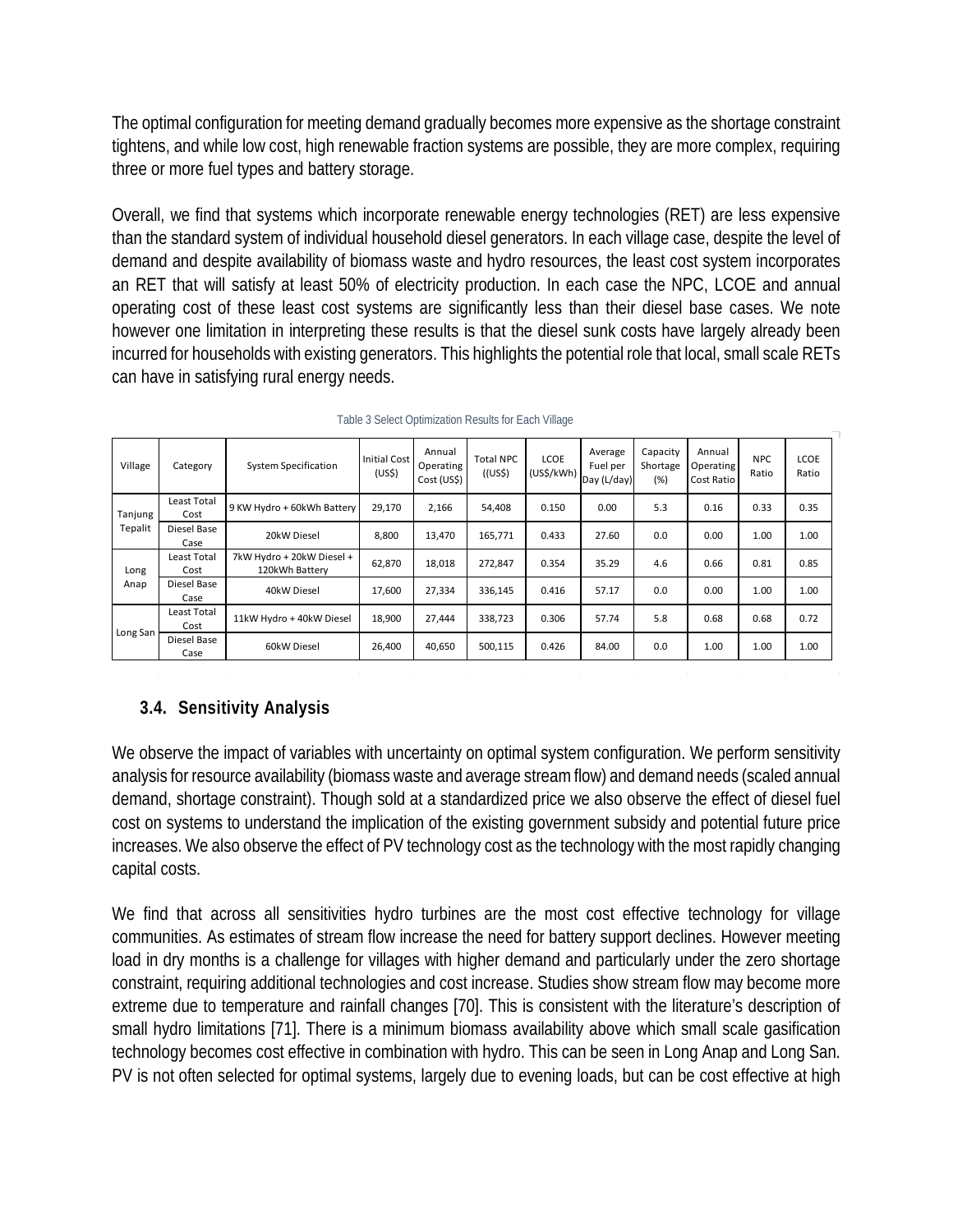diesel prices and low PV capital costs. Generally, increased diesel price and increased estimates of village demand improve the cost effectiveness of RET systems.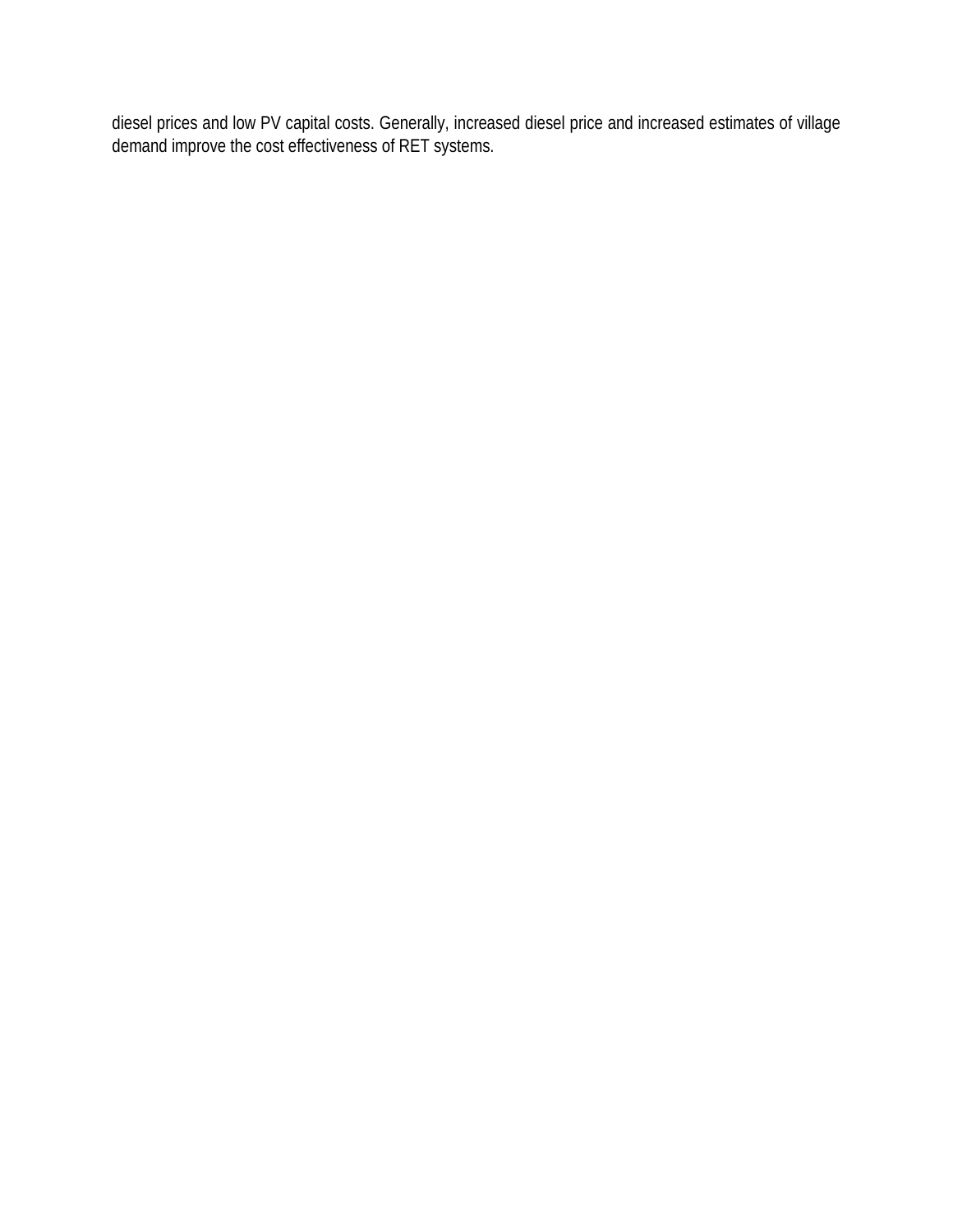

Figure 2 Optimal system configuration through sensitivity analysis on different variables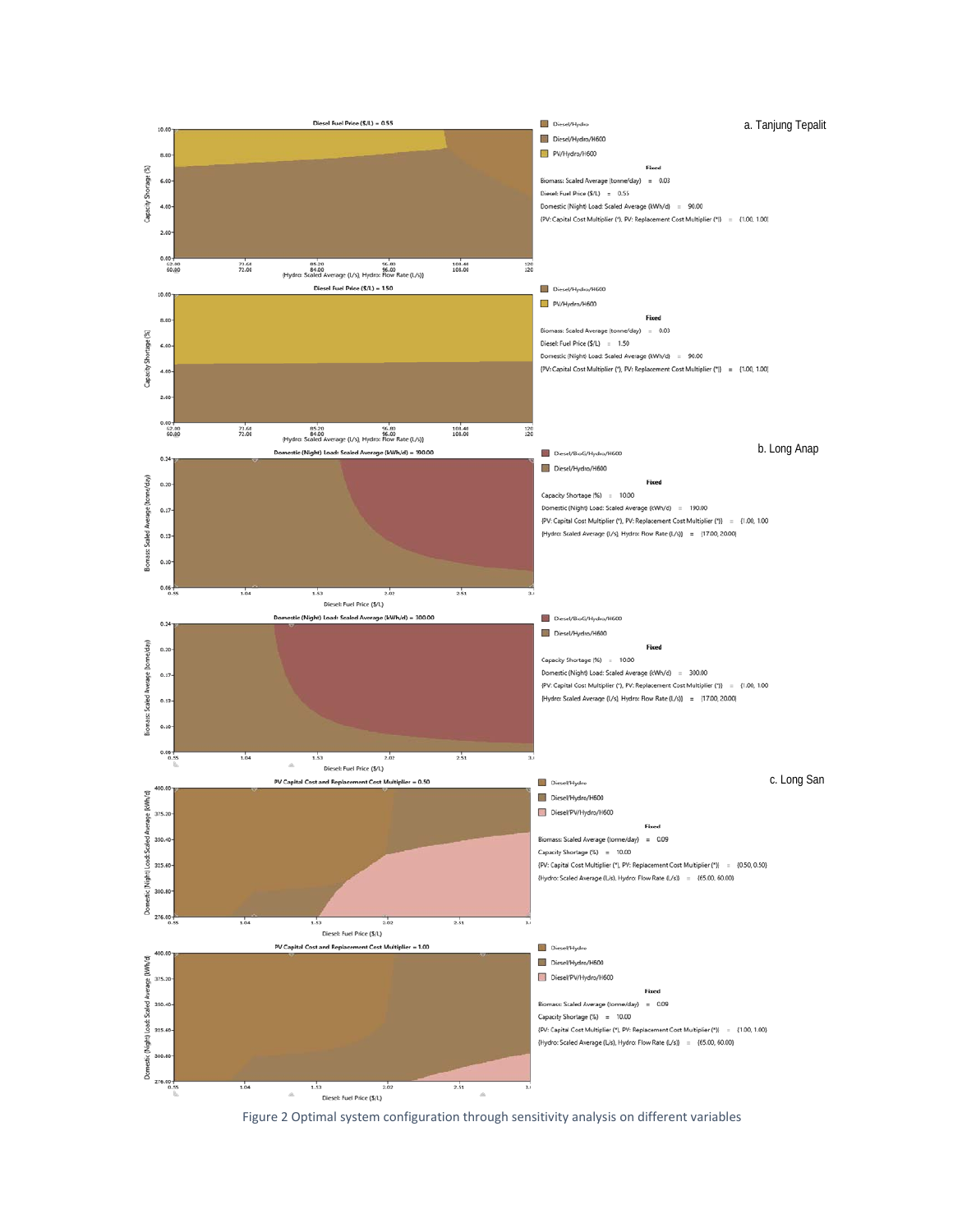#### **3.5. Opportunities in Providing Rural Energy Access**

Our findings align with a number of recent studies which find PV, hydro-turbines and biogasification becoming more popular as micro-grid technologies [72]. Regional successes with rice husk biogasification, such as Husk Power in India, and other forms of biomass waste use more locally, such as Kina BioPower in the neighboring state of Sabah demonstrate the potential for deployment. The literature discusses barriers to development of these technologies, chiefly including maintenance issues [73]. There are also specific challenges of meeting load in dry season, demand side management and fee collection. Nevertheless these are feasible technologies, demonstrated by a number of successful installations across Borneo, some operating independently for over a decade [54], [55], [67]. Even SEB has cited the potential of micro-hydro in meeting remote load in the near future [31].

One of the most prominent Green Empowerment and Tonibung case studies is in Long Lawen, a village in which half of the residents rejected relocation plans during the inundation of the Bakun Dam in 1998 and moved to higher terrain within its ancestral land claim while the other half were resettled at the Asap Reservation. Eventually, after Green Empowerment and Tonibung completed survey works, a 8kW hydroturbine and micro-grid network was commissioned in 2002 and is functional today. In line with our findings, the new micro-grid system cost 50% less than the total prior investment in generators by the community [74].

The village and its micro-grid also represent the role that local solutions play in social movements. In Sarawak, the micro-grid and more specifically micro-hydro, has come to take on social symbolism for the environmental movement that lobbies to save the Baram River. Even with plans for the development of large scale dams with high voltage transmission from rural areas in the state unfolding, this has never translated into electricity access for affected or upland river communities. The micro-hydro system is an explicit representation of alternative use of the very same river resource. It is thus more than an end in itself, but a means to community empowerment. There is an interesting political ecology that has grown around the spread of micro-hydro systems from village to village in East Malaysia because of this stark juxtaposition.

Green Empowerment and Tonibung are building significant momentum and in 2013 established a joint training center in Sabah, CREATE, with training space, technical curriculum, modules and facilities for product testing. The training center receives community members across Malaysia for vocational training. In collaboration with PACOS Trust, a local community-based organization, students are also trained in community leadership skills. This is a growing operation that has evolved from technology deployment to local capacity building, creation of a local, rural industry and involvement in the indigenous environmental movement. This case study represents a novel, practical real-time application of technology for bottom up solutions.

The Tenth Malaysia Plan and the National Fifth Fuel Policy highlight the importance of increasing electricity access and the share of renewable resources in the fuel mix [75]. Indeed SREP was designed to allow renewable projects of up to 10 MW to sell their output to the utility, though only 53 MW of capacity had been installed in the program by 2012. The SREP program has been replaced through the Renewable Energy Act of 2011 which provides for the establishment and implementation of a country wide Feed in Tariff (FiT) to catalyze investment in renewable resources. In increasing electricity access in largely rural states such as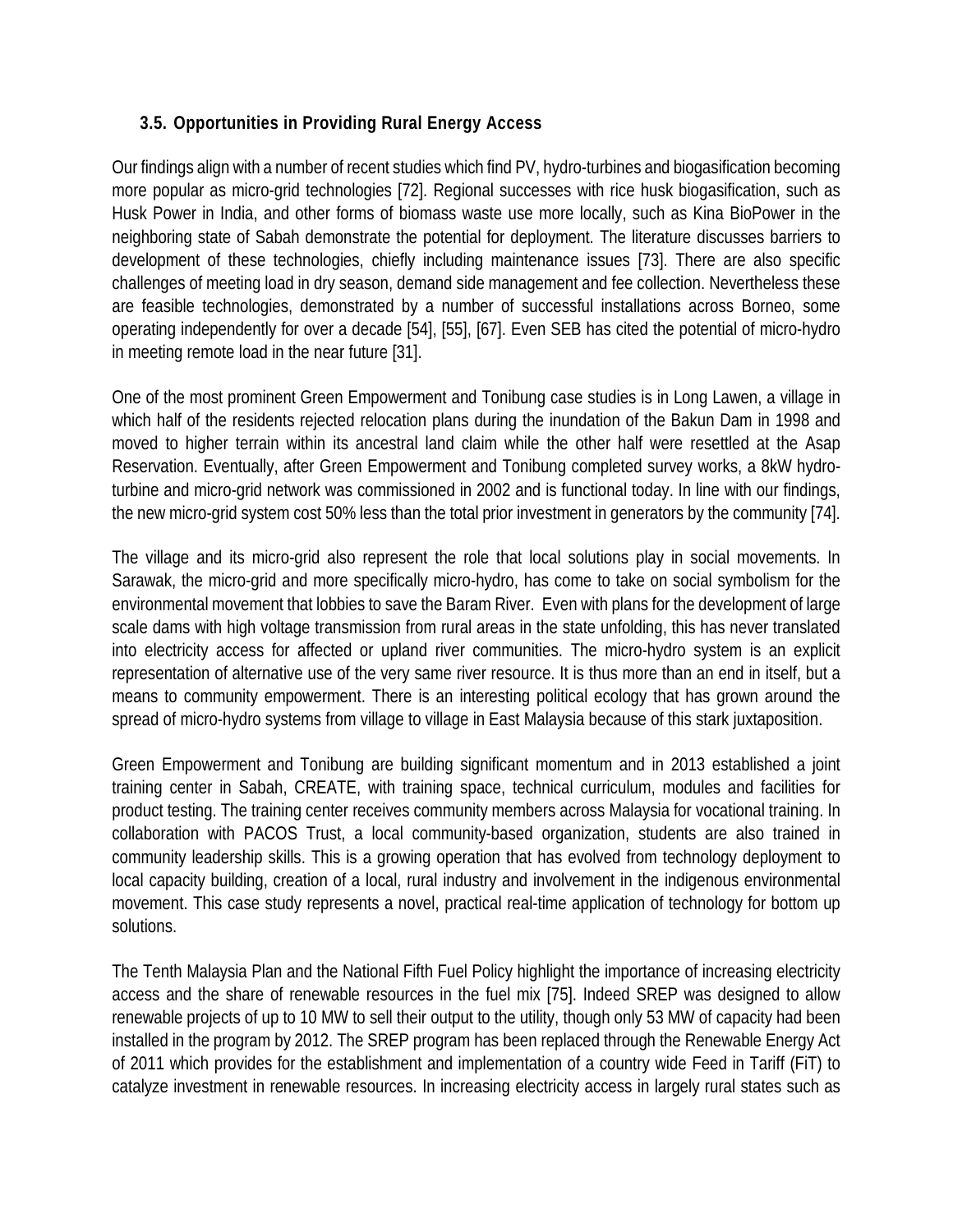Sarawak, however, a 'two-track' approach involving both centralized and decentralized solutions is necessary [76].

Furthermore, the fuel subsidy is 2% of Malaysian GDP and 11% of total government expenditure [58]. The subsidy is ineffectively distributed between urban and rural communities and across economic classes. It is thus in the government's interest to reform subsidy spending [77]. Current incentive schemes in the state do not apply to off-grid project developers though a number of potential enabling policy tools for micro-grid systems exist such as maximum tariffs and establishing minimum quality-of-service standards [76]. Thus further study is required on designing policy appropriate to local developers and residential communities. Other writing on the governance of small scale rural energy projects and a case study of the Malaysian SREP program can be read here [78].

### **4. Conclusion**

We contribute to the local and large-scale energy service debate through a study of villages along the Baram River in Sarawak, East Malaysia. We explore optimal fuel configuration for these villages based on cost and resource availability and find the least cost options for energy services to come from a mixture of locally managed small-scale hydroelectricity, biogas generators and accompanying batteries. A range of different renewable energy service scenarios are consistently less than the cost of diesel energy scenarios. Our demonstration highlights the need for further study of appropriate sites in other highland communities of Sarawak.

The findings emphasize the potential of villages in rural Sarawak to satisfy their own energy access needs with local and sustainable resources and suggest a need for adopting a radically different strategy for expanding rural energy access in light of current state government plans. While centralized plans for generation and grid expansion are necessary, it is important to explore the appropriateness of localized, bottom up and decentralized solutions to energy access. Expanding energy access will require a number of different technical innovations as demonstrated but will also require new policy, business development, financing tools and institutional mechanisms to facilitate the introduction of such technologies. There are a number of successful case studies and best practice examples of local and national innovation in government support of increasing access to modern energy.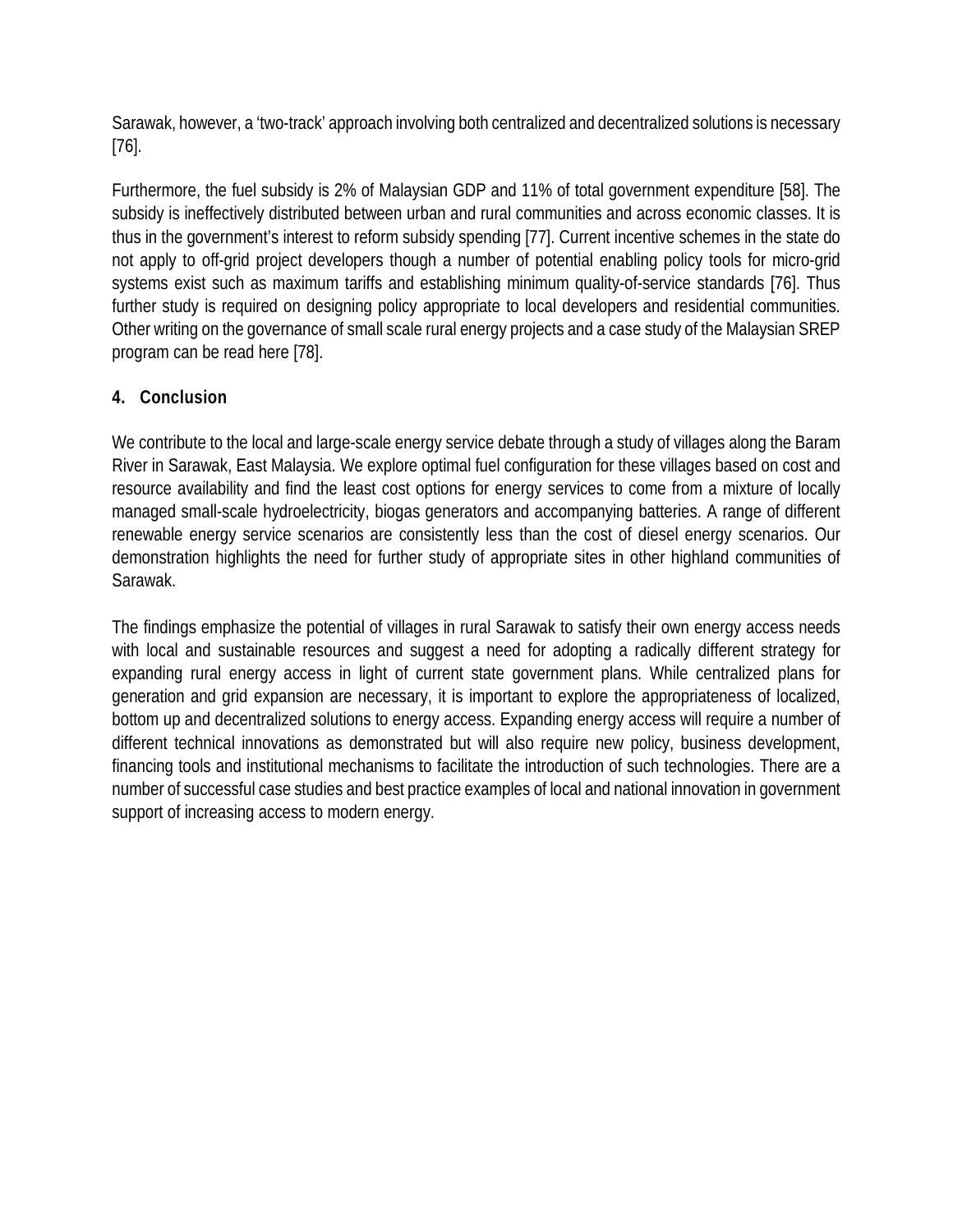# **REFERENCES**

- [1] A. Ponniran, N. A. Mamat, and A. Joret, "Electricity Profile Study for Domestic and Commercial Sectors," *Int. J. Integr. Eng.*, vol. 4, no. 3, 2013.
- [2] S. Murni, J. Whale, T. Urmee, J. Davis, and D. Harries, "The Role of Micro Hydro Power Systems in Remote Rural Electrification: A Case Study in The Bawan Valley, Borneo," *Procedia Eng.*, vol. 49, pp. 189–196, Jan. 2012.
- [3] S. Murni, J. Whale, T. Urmee, J. K. Davis, and D. Harries, "Learning from experience: A survey of existing micro-hydropower projects in Ba'Kelalan, Malaysia," *Renew. Energy*, vol. 60, pp. 88–97, Dec. 2013.
- [4] B. B. Yatim, "Domestic energy consumption in West Malaysia," *Energy*, vol. 15, no. 11, pp. 1061– 1063, Nov. 1990.
- [5] State Planning Unit, "Sarawak 2011 Facts & Figures." 2011.
- [6] Sarawak Energy Berhad, "Sarawak Energy Annual Report, 2010." 2010.
- [7] T. Kubota, S. Jeong, D. H. C. Toe, and D. R. Ossen, "Energy Consumption and Air-Conditioning Usage in Residential Buildings of Malaysia <Report>," *Journal of International Development and Cooperation*, Mar-2011. [Online]. Available: http://ir.lib.hiroshima-u.ac.jp/00032444. [Accessed: 17- Feb-2015].
- [8] International Institute for Sustainable Development, "A Citizens' Guide to Energy Subsidies in Malaysia." 2013.
- [9] Suruhanjaya Tenaga (Energy Commission), "Electricity Supply Industry in Malaysia 2012: Performance and Statistical Information." Malaysia: Suruhanjaya Tenaga, 2012.
- [10] P. Lilienthal, P. Gilman, and T. Lambert, *HOMER® Micropower Optimization Model*. United States. Department of Energy, 2005.
- [11] "SARAWAK INTEGRATED WATER RESOURCES MANAGEMENT." [Online]. Available: http://www.siwrs.com.my/modules/iwrm/page.php?id=8&menu\_id=0&sub\_id=3. [Accessed: 21-Jul-2014].
- [12] "NASA SSE monthly average wind data at one-degree resolution of the world SWERA Online Tool OpenEI Datasets." [Online]. Available: http://en.openei.org/datasets/dataset/nasa-see-monthlyaverage-wind-data-at-one-degree-resolution-of-the-world/resource/93d9a310-669b-4072-a0aca0caa5a73b86. [Accessed: 23-Nov-2014].
- [13] J. S. Lim, Z. Abdul Manan, S. R. Wan Alwi, and H. Hashim, "A review on utilisation of biomass from rice industry as a source of renewable energy," *Renew. Sustain. Energy Rev.*, vol. 16, no. 5, pp. 3084–3094, Jun. 2012.
- [14] S. U. Yi and L. Yonghao, "Experiment on Rice Straw Gasification in a Two-Stage Gasifier," in *Power and Energy Engineering Conference, 2009. APPEEC 2009. Asia-Pacific*, 2009, pp. 1–4.
- [15] T. Bond and M. R. Templeton, "History and future of domestic biogas plants in the developing world," *Energy Sustain. Dev.*, vol. 15, no. 4, pp. 347–354, Dec. 2011.
- [16] Sieger, R., Brady, P., Donovan, J. and Shea, T, "Biogasification and other Conversion Technologies: Bioenergy Technology Subcommittee White Paper." Water Environment Federation, 2002.
- [17] IRENA, "Biomass for Power Generation: Renewable Energy Technology Cost Analysis Series." 2012.
- [18] S. C. Bhattacharyya, *Mini-Grids for Rural Electrification of Developing Countries: Analysis and Case Studies from South Asia*. Springer, 2014.
- [19] S. Rolland and G. Glania, "Hybrid Mini-Grids for Rural Electrification: Lessons Learned," Alliance for Rural Electrification (ARE), 2011.